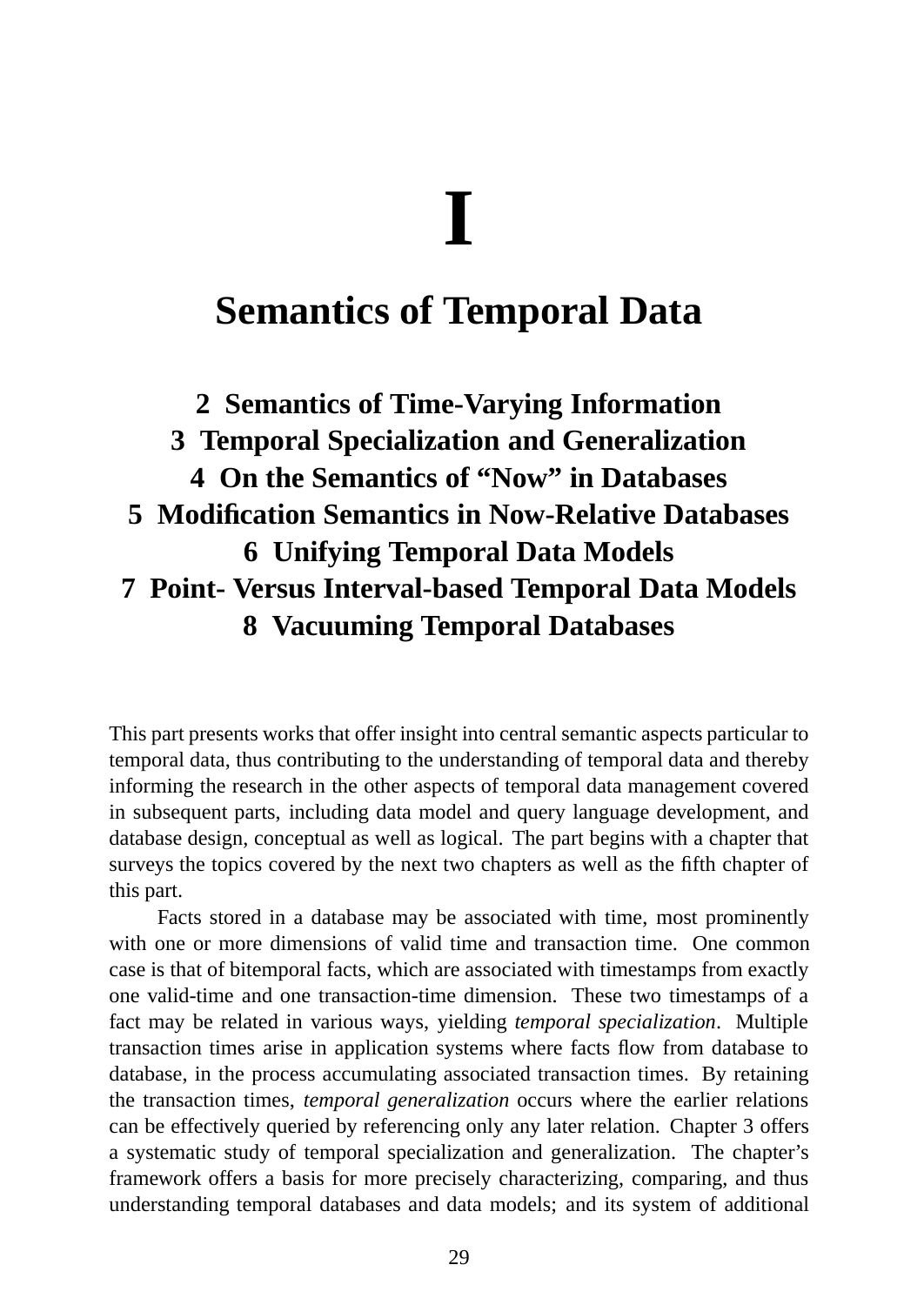semantics of provides a basis for improving query processing.

An ubiquitous and, as it turns out, quite intriguing notion in temporal database management is that of the ever-increasing current time. There is frequently a need to record that facts are valid or current in the database until the current time. However, SQL only permits the storage of fixed, or ground, time values in the database. Chapter 4 proposes a framework for defining the semantics of the variable databases that result when allowing the use of the variable *now* as a timestamp value in databases. This framework is extended to cover also the use of so-called *now-relative* and *now-relative indeterminate* timestamp values, and it provides a foundation for the querying of variable databases via existing query languages.

Chapter 5 proceeds to study the *semantics of modifications* involving variable *now* and of tuples timestamped with intervals containing *now*, thus addressing an aspect not covered by the framework of the previous chapter. This chapter defines semantics of modifications—including insertions, deletions, and updates—of databases without and then with *now*. The main challenges stem from modifications that extend into the future and from tuples with end times in the future. The semantics of modifications on *now*-extended databases are based on those of non-*now*-extended databases, and they necessitate the introduction of two new timestamp values. The chapter also provides an approximate semantics that may be accommodated by the existing first normal form representation formats for temporal data.

Over the past two decades, several dozen temporal relational data models have been proposed. This proliferation of models may have been caused in part by each individual model attempting to simultaneously satisfy irresolvable requirements a single model that is ideal for data display, data modeling, and data storage is unattainable. Chapter 6 introduces a new and very simple bitemporal data model designed with the single purpose of capturing the essence of time-referenced data, the Bitemporal Conceptual Data Model (BCDM). A framework of well-behaved mappings between this and existing bitemporal models, is then provided that illustrates how it is possible to use different models for display, data modeling, and storage purposes in a temporal database system. The mappings move the distinction between the investigated data models from a semantic basis to a display-related or a physical, performance-relevant basis.

The association of timestamps with various data items, e.g., tuples or attribute values, representing facts, is fundamental to temporal data management. Most existing temporal data models employ a time interval data type for associating time values with facts. Different meanings are possible for these timestamp values, and the specific choice of meaning is important—it has a pervasive effect on most aspects of a data model, including database design, a variety of query language properties, and query processing techniques, e.g., the availability of query optimization opportunities.